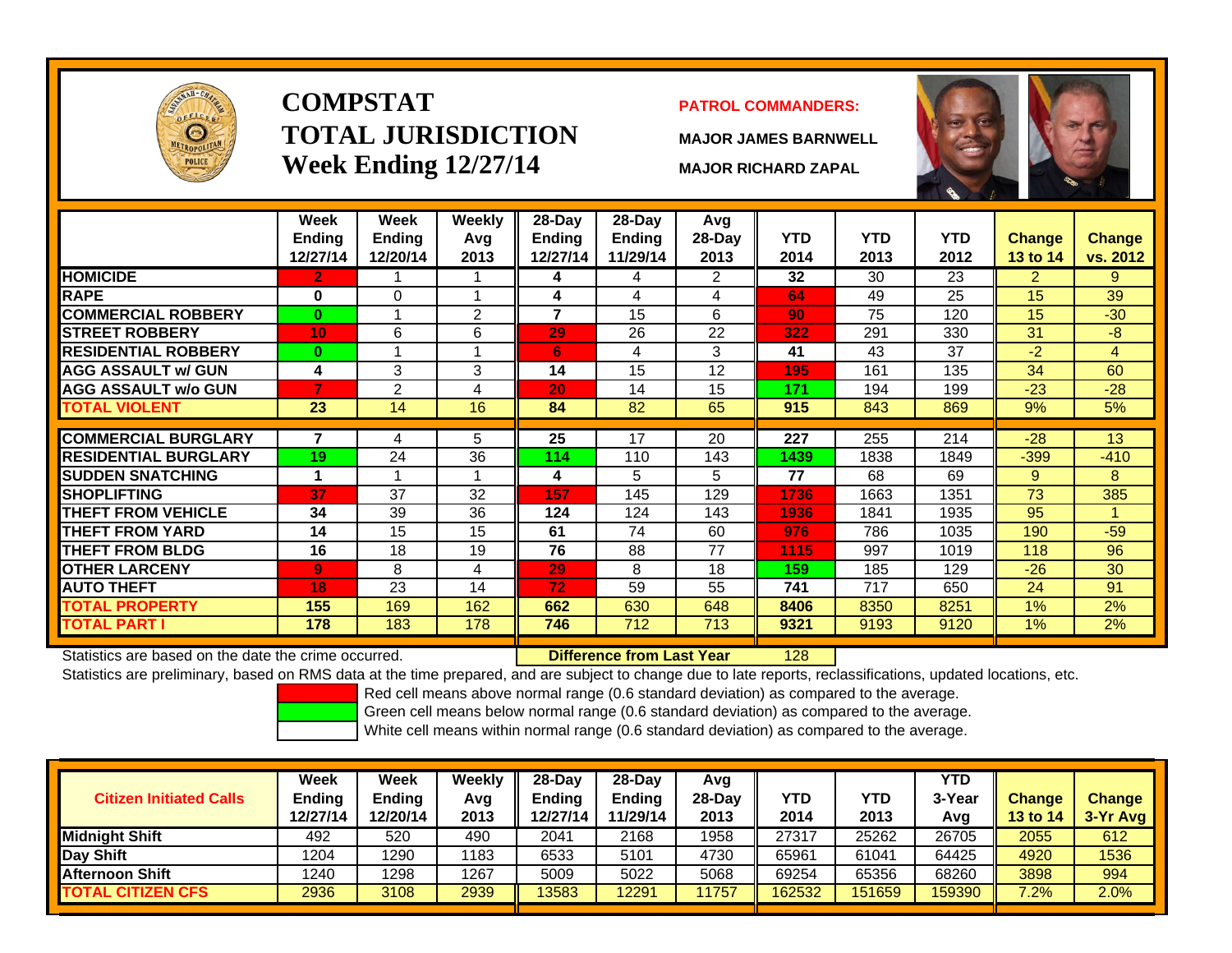

### **COMPSTATWEST CHATHAM PRECINCTWeek Ending 12/27/14**

**PRECINCT COMMANDER:**

**CAPT. CHARLES HALL**



|                             | <b>Week</b><br>Ending<br>12/27/14 | <b>Week</b><br>Ending<br>12/20/14 | Weekly<br>Avq<br>2013 | 28-Day<br><b>Ending</b><br>12/27/14 | $28 - Day$<br><b>Ending</b><br>11/29/14 | Avg<br>28-Day<br>2013 | <b>YTD</b><br>2014 | <b>YTD</b><br>2013 | <b>YTD</b><br>2012 | <b>Change</b><br>13 to 14 | <b>Change</b><br>vs. 2012 |
|-----------------------------|-----------------------------------|-----------------------------------|-----------------------|-------------------------------------|-----------------------------------------|-----------------------|--------------------|--------------------|--------------------|---------------------------|---------------------------|
| <b>HOMICIDE</b>             |                                   | 0                                 | $\Omega$              |                                     |                                         | 0                     | 3                  | 3                  |                    | $\Omega$                  | $\overline{2}$            |
| <b>RAPE</b>                 | $\bf{0}$                          | $\Omega$                          | $\Omega$              |                                     | $\Omega$                                |                       | 12                 | 11                 | 10                 |                           | $\overline{2}$            |
| <b>COMMERCIAL ROBBERY</b>   | $\bf{0}$                          |                                   | $\Omega$              |                                     | $\overline{4}$                          |                       | 17                 | 9                  | 21                 | 8                         | $-4$                      |
| <b>STREET ROBBERY</b>       | 1                                 | 0                                 | $\Omega$              | 3                                   | 4                                       | $\overline{2}$        | 33                 | 26                 | 38                 | $\overline{7}$            | $-5$                      |
| <b>RESIDENTIAL ROBBERY</b>  | $\bf{0}$                          | 0                                 | $\Omega$              |                                     | 3                                       |                       | 14                 | 7                  | 6                  | $\overline{7}$            | 8                         |
| <b>AGG ASSAULT w/ GUN</b>   |                                   | 0                                 | $\mathbf 0$           | $\mathbf{2}$                        | $\Omega$                                |                       | 17                 | 14                 | 16                 | 3                         |                           |
| <b>AGG ASSAULT w/o GUN</b>  | 1                                 | 0                                 |                       | 5.                                  | 3                                       | 3                     | 23                 | 35                 | 31                 | $-12$                     | $-8$                      |
| <b>TOTAL VIOLENT</b>        | 4                                 |                                   | $\overline{2}$        | 14                                  | 15                                      | 8                     | 119                | 105                | 123                | 13%                       | $-3%$                     |
|                             |                                   |                                   |                       |                                     |                                         |                       |                    |                    |                    |                           |                           |
| <b>COMMERCIAL BURGLARY</b>  |                                   | 0                                 |                       | 5                                   | 3                                       | $\overline{2}$        | 51                 | 32                 | 31                 | 19                        | 20                        |
| <b>RESIDENTIAL BURGLARY</b> |                                   | 3                                 | 6                     | 21                                  | 18                                      | 25                    | 267                | 324                | 298                | $-57$                     | $-31$                     |
| <b>SUDDEN SNATCHING</b>     | $\bf{0}$                          | 0                                 | $\Omega$              | $\mathbf{0}$                        |                                         | $\Omega$              | $\overline{7}$     | 3                  | 11                 | $\overline{4}$            | $-4$                      |
| <b>SHOPLIFTING</b>          | 6                                 | 4                                 | 3                     | 24                                  | 21                                      | 12                    | 247                | 160                | 126                | 87                        | 121                       |
| <b>THEFT FROM VEHICLE</b>   | 6                                 | 10                                | 5                     | 33                                  | 28                                      | 21                    | 332                | 271                | 281                | 61                        | 51                        |
| <b>THEFT FROM YARD</b>      | 5                                 | 4                                 | 2                     | 15                                  | 15                                      | 8                     | 161                | 105                | 164                | 56                        | $-3$                      |
| <b>THEFT FROM BLDG</b>      | $\mathbf{2}$                      | $\overline{2}$                    | 3                     | 9                                   | 11                                      | 11                    | 174                | 140                | 158                | 34                        | 16                        |
| <b>OTHER LARCENY</b>        | 3                                 |                                   |                       | 11                                  | 2                                       | 2                     | 38                 | 19                 | 21                 | 19                        | 17                        |
| <b>AUTO THEFT</b>           | 4                                 | 8                                 | $\overline{2}$        | 19                                  | 20                                      | 9                     | 155                | 117                | 93                 | 38                        | 62                        |
| <b>TOTAL PROPERTY</b>       | 28                                | 32                                | 23                    | 137                                 | 119                                     | 91                    | 1432               | 1171               | 1183               | 22%                       | 21%                       |
| <b>TOTAL PART I</b>         | 32                                | 33                                | 25                    | 151                                 | 134                                     | 99                    | 1551               | 1276               | 1306               | 22%                       | 19%                       |

Statistics are based on the date the crime occurred. **Difference from Last Year** 

275

Statistics are preliminary, based on RMS data at the time prepared, and are subject to change due to late reports, reclassifications, updated locations, etc.

Red cell means above normal range (0.6 standard deviation) as compared to the average.

Green cell means below normal range (0.6 standard deviation) as compared to the average.

| <b>Citizen Initiated Calls</b> | Week<br><b>Ending</b><br>12/27/14 | Week<br><b>Ending</b><br>12/20/14 | Weekly<br>Avg<br>2013 | $28-Day$<br>Ending<br>12/27/14 | $28-Day$<br><b>Ending</b><br>11/29/14 | Avg<br>28-Dav<br>2013 | YTD<br>2014 | <b>YTD</b><br>2013 | <b>YTD</b><br>3-Year<br>Avg | <b>Change</b><br><b>13 to 14</b> | <b>Change</b><br>$3-Yr$ Avg |
|--------------------------------|-----------------------------------|-----------------------------------|-----------------------|--------------------------------|---------------------------------------|-----------------------|-------------|--------------------|-----------------------------|----------------------------------|-----------------------------|
| <b>Midnight Shift</b>          | 113                               | 99                                | 97                    | 427                            | 488                                   | 389                   | 5543        | 5009               | 5359                        | 534                              | 184                         |
| Day Shift                      | 274                               | 287                               | 242                   | 2537                           | 1106                                  | 967                   | 13583       | 12466              | 3114                        | 1117                             | 469                         |
| <b>Afternoon Shift</b>         | 259                               | 274                               | 259                   | 1061                           | 932                                   | 1036                  | 14364       | 13380              | 14047                       | 984                              | 317                         |
| <b>TOTAL CITIZEN CFS</b>       | 646                               | 646                               | 598                   | 4025                           | 2526                                  | 2392                  | 33490       | 30855              | 32521                       | 8.5%                             | 3.0%                        |
|                                |                                   |                                   |                       |                                |                                       |                       |             |                    |                             |                                  |                             |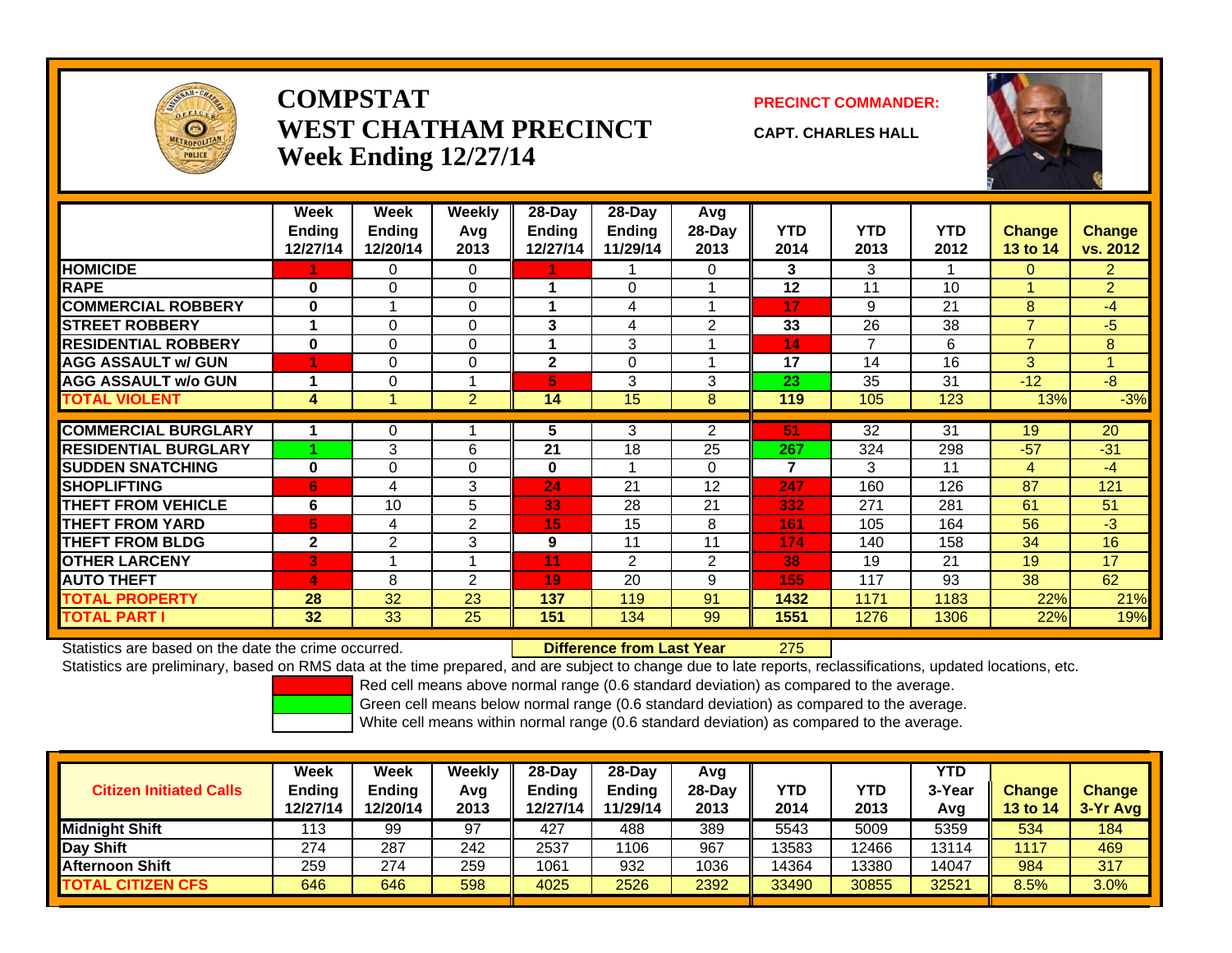

## **COMPSTATDOWNTOWN PRECINCTWeek Ending 12/27/14**

#### **PRECINCT COMMANDER:**

#### **CAPT. BEN HERRON**

179



|                             | Week<br><b>Ending</b> | Week<br><b>Ending</b> | Weekly<br>Avg  | 28-Day<br><b>Ending</b> | $28-Day$<br><b>Ending</b> | Avg<br>28-Day  | <b>YTD</b> | <b>YTD</b> | <b>YTD</b> | <b>Change</b>  | <b>Change</b>  |
|-----------------------------|-----------------------|-----------------------|----------------|-------------------------|---------------------------|----------------|------------|------------|------------|----------------|----------------|
|                             | 12/27/14              | 12/20/14              | 2013           | 12/27/14                | 11/29/14                  | 2013           | 2014       | 2013       | 2012       | 13 to 14       | vs. 2012       |
| <b>HOMICIDE</b>             |                       |                       | $\Omega$       | 2.                      |                           |                | 7          | 9          | 8          | $-2$           | $\blacksquare$ |
| <b>RAPE</b>                 | 0                     | 0                     | $\mathbf 0$    | $\mathbf{2}$            |                           |                | 14         | 11         | 5          | 3              | 9              |
| <b>COMMERCIAL ROBBERY</b>   | $\bf{0}$              | 0                     | $\Omega$       | $\bf{0}$                | $\Omega$                  |                | 7          | 11         | 10         | $-4$           | $-3$           |
| <b>ISTREET ROBBERY</b>      | 3                     | $\overline{2}$        | 2              | 10                      | 8                         | 8              | 89         | 109        | 102        | $-20$          | $-13$          |
| <b>RESIDENTIAL ROBBERY</b>  | $\bf{0}$              | 0                     | $\mathbf 0$    |                         |                           |                | 4          | 8          | 7          | $-4$           | $-3$           |
| <b>AGG ASSAULT w/ GUN</b>   | $\overline{2}$        | 0                     |                | 4                       | 5                         | 3              | 41         | 37         | 26         | $\overline{4}$ | 15             |
| <b>AGG ASSAULT w/o GUN</b>  | $\boldsymbol{A}$      | 0                     |                | 6                       | 3                         | 4              | 42         | 47         | 59         | $-5$           | $-17$          |
| <b>TOTAL VIOLENT</b>        | 10                    | 3                     | 4              | 25                      | 19                        | 18             | 204        | 232        | 217        | $-12%$         | $-6%$          |
| <b>COMMERCIAL BURGLARY</b>  | $\mathbf{2}$          | 0                     |                | 5                       | 4                         | 3              | 45         | 35         | 29         | 10             | 16             |
| <b>RESIDENTIAL BURGLARY</b> | 4                     | 3                     | 3              | 17                      | 12                        | 13             | 136        | 171        | 159        | $-35$          | $-23$          |
| <b>SUDDEN SNATCHING</b>     | $\bf{0}$              | 4                     |                | $\mathbf{2}$            |                           | $\overline{2}$ | 31         | 31         | 31         | $\Omega$       | $\overline{0}$ |
| <b>SHOPLIFTING</b>          | $\overline{2}$        | 2                     | 4              | 21                      | 15                        | 17             | 229        | 223        | 139        | 6              | 90             |
| <b>THEFT FROM VEHICLE</b>   | 4                     | $\overline{2}$        | $\overline{ }$ | 16                      | 24                        | 29             | 467        | 370        | 375        | 97             | 92             |
| <b>THEFT FROM YARD</b>      | $\overline{2}$        | 2                     | 4              | 14                      | 17                        | 18             | 264        | 230        | 246        | 34             | 18             |
| <b>THEFT FROM BLDG</b>      | 5                     | 4                     | 4              | 24                      | 28                        | 15             | 275        | 192        | 238        | 83             | 37             |
| <b>OTHER LARCENY</b>        | 1                     |                       |                | 3                       | 2                         | 4              | 29         | 42         | 31         | $-13$          | $-2$           |
| <b>AUTO THEFT</b>           | 8                     | 4                     | 2              | 13                      | 7                         | 9              | 142        | 117        | 104        | 25             | 38             |
| <b>TOTAL PROPERTY</b>       | 28                    | 19                    | 27             | 115                     | 110                       | 110            | 1618       | 1411       | 1352       | 15%            | 20%            |
| <b>TOTAL PART I</b>         | 38                    | 22                    | 32             | 140                     | 129                       | 128            | 1822       | 1643       | 1569       | 11%            | 16%            |

Statistics are based on the date the crime occurred. **Difference from Last Year** 

Statistics are preliminary, based on RMS data at the time prepared, and are subject to change due to late reports, reclassifications, updated locations, etc.

Red cell means above normal range (0.6 standard deviation) as compared to the average.

Green cell means below normal range (0.6 standard deviation) as compared to the average.

| <b>Citizen Initiated Calls</b> | Week<br><b>Ending</b><br>12/27/14 | Week<br><b>Ending</b><br>12/20/14 | Weeklv<br>Avg<br>2013 | $28-Dav$<br><b>Ending</b><br>12/27/14 | $28-Dav$<br>Endina<br>11/29/14 | Avg<br>$28-Dav$<br>2013 | YTD<br>2014 | <b>YTD</b><br>2013 | <b>YTD</b><br>3-Year<br>Avg | <b>Change</b><br><b>13 to 14</b> | <b>Change</b><br>$3-Yr$ Avg |
|--------------------------------|-----------------------------------|-----------------------------------|-----------------------|---------------------------------------|--------------------------------|-------------------------|-------------|--------------------|-----------------------------|----------------------------------|-----------------------------|
| <b>Midnight Shift</b>          | 91                                | 90                                | 107                   | 397                                   | 404                            | 428                     | 5906        | 5522               | 5847                        | 384                              | 59                          |
| Day Shift                      | 199                               | 194                               | 208                   | 835                                   | 938                            | 832                     | 1484        | 10749              | 11172                       | 735                              | 312                         |
| <b>Afternoon Shift</b>         | 193                               | 208                               | 226                   | 801                                   | 932                            | 905                     | 12584       | 11669              | 2070                        | 915                              | 514                         |
| <b>TOTAL CITIZEN CFS</b>       | 483                               | 492                               | 541                   | 2033                                  | 2274                           | 2165                    | 29974       | 27940              | 29088                       | $7.3\%$                          | 3.0%                        |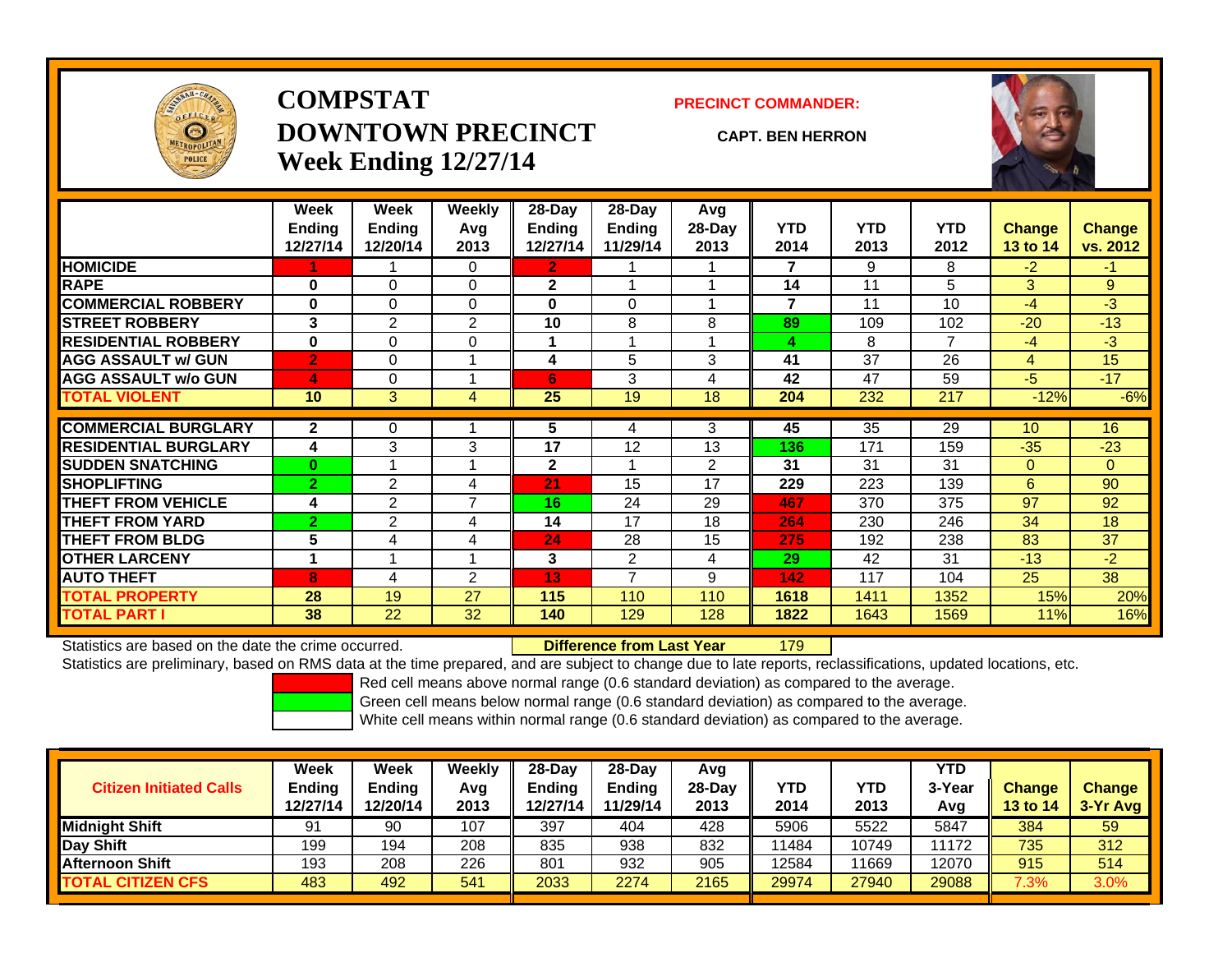

# **COMPSTATCENTRAL PRECINCT CAPT. DEVONN ADAMSWeek Ending 12/27/14**

**PRECINCT COMMANDER:**



|                             | Week<br><b>Ending</b><br>12/27/14 | Week<br><b>Ending</b><br>12/20/14 | <b>Weekly</b><br>Avg<br>2013 | 28-Day<br>Endina<br>12/27/14 | 28-Day<br><b>Endina</b><br>11/29/14 | Avg<br>28-Day<br>2013 | <b>YTD</b><br>2014 | <b>YTD</b><br>2013 | <b>YTD</b><br>2012 | <b>Change</b><br>13 to 14 | Change<br>vs. 2012 |
|-----------------------------|-----------------------------------|-----------------------------------|------------------------------|------------------------------|-------------------------------------|-----------------------|--------------------|--------------------|--------------------|---------------------------|--------------------|
| <b>HOMICIDE</b>             | 0                                 | 0                                 | 0                            |                              |                                     |                       | 14                 | 11                 | 8                  | 3                         | 6                  |
| <b>RAPE</b>                 | $\bf{0}$                          | 0                                 | $\Omega$                     |                              |                                     | 0                     | 13                 | 6                  | 3                  | $\overline{7}$            | 10                 |
| <b>COMMERCIAL ROBBERY</b>   | $\bf{0}$                          | $\Omega$                          | $\Omega$                     |                              |                                     |                       | 15                 | 13                 | 20                 | $\overline{2}$            | $-5$               |
| <b>STREET ROBBERY</b>       | 3                                 | 2                                 | 1                            | 10                           | 9                                   | 5                     | 104                | 70                 | 84                 | 34                        | 20                 |
| <b>RESIDENTIAL ROBBERY</b>  | $\bf{0}$                          | $\Omega$                          | $\Omega$                     | 0                            | 0                                   |                       | 3                  | 8                  | 4                  | $-5$                      | $-1$               |
| <b>AGG ASSAULT w/ GUN</b>   | 1                                 | 3                                 |                              | 6                            | 5                                   | 4                     | 78                 | 55                 | 50                 | 23                        | 28                 |
| <b>AGG ASSAULT w/o GUN</b>  | $\bf{0}$                          | 0                                 |                              | $\mathbf{2}$                 | 3                                   | 4                     | 42                 | 54                 | 44                 | $-12$                     | $-2$               |
| <b>TOTAL VIOLENT</b>        | 4                                 | 5                                 | 4                            | 21                           | 20                                  | 17                    | 269                | 217                | 213                | 24%                       | 26%                |
|                             |                                   |                                   |                              |                              |                                     |                       | 50                 |                    |                    | $-40$                     |                    |
| <b>COMMERCIAL BURGLARY</b>  |                                   | 2                                 | 2                            |                              | 4                                   |                       |                    | 90                 | 45                 |                           | 5.                 |
| <b>RESIDENTIAL BURGLARY</b> | $\overline{2}$                    | 5                                 | 9                            | 27                           | 37                                  | 37                    | 441                | 475                | 513                | $-34$                     | $-72$              |
| <b>SUDDEN SNATCHING</b>     | 1                                 | 0                                 | $\Omega$                     | $\overline{2}$               | 2                                   |                       | 18                 | 12                 | 10                 | 6                         | 8                  |
| <b>SHOPLIFTING</b>          | $\bf{0}$                          | 2                                 | 2                            | 8                            | $\overline{ }$                      | 8                     | 99                 | 102                | 53                 | $-3$                      | 46                 |
| <b>THEFT FROM VEHICLE</b>   | 8                                 | 13                                | 9                            | 31                           | 25                                  | 36                    | 461                | 464                | 455                | $-3$                      | 6                  |
| <b>THEFT FROM YARD</b>      | 6                                 | 2                                 | 4                            | 17                           | 17                                  | 16                    | 259                | 212                | 255                | 47                        | 4                  |
| <b>THEFT FROM BLDG</b>      |                                   | 3                                 | 4                            | 14                           | 17                                  | 17                    | 229                | 215                | 158                | 14                        | 71                 |
| <b>OTHER LARCENY</b>        | 4                                 | 5                                 |                              | 11                           | 3                                   | 4                     | 31                 | 37                 | 15                 | $-6$                      | 16                 |
| <b>AUTO THEFT</b>           | $\bf{0}$                          | 6                                 | 4                            | 18                           | 13                                  | 17                    | 221                | 218                | 160                | 3                         | 61                 |
| <b>TOTAL PROPERTY</b>       | 23                                | 38                                | 35                           | 135                          | 125                                 | 142                   | 1809               | 1825               | 1664               | $-1%$                     | 9%                 |
| <b>TOTAL PART I</b>         | 27                                | 43                                | 40                           | 156                          | 145                                 | 159                   | 2078               | 2042               | 1877               | 2%                        | 11%                |

Statistics are based on the date the crime occurred. **Difference from Last Year** 

36

Statistics are preliminary, based on RMS data at the time prepared, and are subject to change due to late reports, reclassifications, updated locations, etc.

Red cell means above normal range (0.6 standard deviation) as compared to the average.

Green cell means below normal range (0.6 standard deviation) as compared to the average.

| <b>Citizen Initiated Calls</b> | Week<br><b>Ending</b><br>12/27/14 | Week<br>Ending<br>12/20/14 | Weeklv<br>Avg<br>2013 | $28-Day$<br><b>Ending</b><br>12/27/14 | 28-Dav<br><b>Ending</b><br>11/29/14 | Avg<br>$28-Dav$<br>2013 | YTD<br>2014 | YTD<br>2013 | <b>YTD</b><br>3-Year<br>Avg | <b>Change</b><br><b>13 to 14</b> | <b>Change</b><br>3-Yr Avg |
|--------------------------------|-----------------------------------|----------------------------|-----------------------|---------------------------------------|-------------------------------------|-------------------------|-------------|-------------|-----------------------------|----------------------------------|---------------------------|
| <b>Midnight Shift</b>          | 114                               | 130                        | 105                   | 474                                   | 468                                 | 419                     | 5976        | 5417        | 5760                        | 559                              | 216                       |
| Day Shift                      | 249                               | 281                        | 249                   | 1061                                  | 1055                                | 996                     | 13849       | 12849       | 13063                       | 1000                             | 786                       |
| <u>I</u> Afternoon Shift       | 252                               | 274                        | 263                   | 1059                                  | 1073                                | 1050                    | 14136       | 3545        | 14253                       | 591                              | $-117$                    |
| <b>TOTAL CITIZEN CFS</b>       | 615                               | 685                        | 616                   | 2594                                  | 2596                                | 2465                    | 33961       | 31811       | 33076                       | 6.8%                             | 2.7%                      |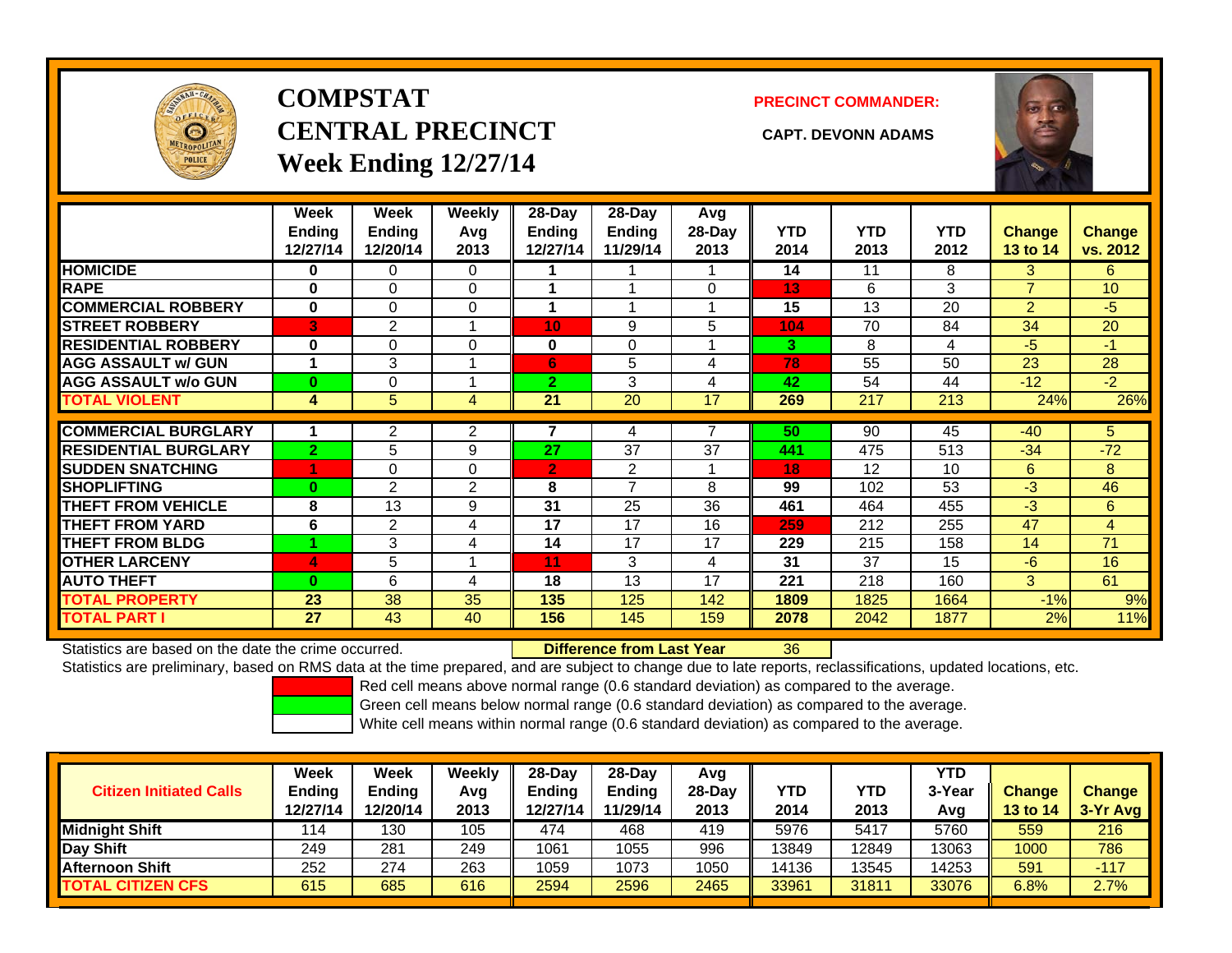

### **COMPSTATSOUTHSIDE PRECINCT** CAPT. TERRY SHOOP **Week Ending 12/27/14**

### **PRECINCT COMMANDER:**



|                             | Week<br><b>Ending</b><br>12/27/14 | Week<br><b>Ending</b><br>12/20/14 | Weekly<br>Avq<br>2013 | 28-Day<br>Ending<br>12/27/14 | 28-Day<br><b>Ending</b><br>11/29/14 | Avg<br>$28-Day$<br>2013 | <b>YTD</b><br>2014 | <b>YTD</b><br>2013 | <b>YTD</b><br>2012 | <b>Change</b><br><b>13 to 14</b> | <b>Change</b><br>vs. 2012 |
|-----------------------------|-----------------------------------|-----------------------------------|-----------------------|------------------------------|-------------------------------------|-------------------------|--------------------|--------------------|--------------------|----------------------------------|---------------------------|
| <b>HOMICIDE</b>             | 0                                 | 0                                 | 0                     | 0                            | 0                                   | 0                       | $\mathbf{2}$       | 4                  |                    | $-2$                             |                           |
| <b>RAPE</b>                 | $\bf{0}$                          | $\Omega$                          | 0                     | $\bf{0}$                     | $\overline{2}$                      |                         | 10                 | 13                 | 4                  | -3                               | 6                         |
| <b>COMMERCIAL ROBBERY</b>   | $\bf{0}$                          | $\Omega$                          | $\Omega$              | 3                            | 8                                   | 2                       | 34                 | 25                 | 37                 | 9                                | $-3$                      |
| <b>STREET ROBBERY</b>       |                                   | 0                                 |                       |                              |                                     | 3                       | 49                 | 33                 | 54                 | 16                               | $-5$                      |
| <b>RESIDENTIAL ROBBERY</b>  | $\bf{0}$                          |                                   | 0                     | 3                            | $\Omega$                            |                         | 13                 | 10                 | 10                 | 3                                | 3                         |
| <b>AGG ASSAULT w/ GUN</b>   | $\bf{0}$                          | $\Omega$                          | $\Omega$              | 1                            |                                     |                         | 14                 | 16                 | 16                 | -2                               | $-2$                      |
| <b>AGG ASSAULT w/o GUN</b>  |                                   | $\overline{2}$                    | $\Omega$              | 6                            | $\overline{2}$                      | 2                       | 24                 | 25                 | 31                 | $-1$                             | $-7$                      |
| <b>TOTAL VIOLENT</b>        | $\overline{2}$                    | 3                                 | $\overline{2}$        | 14                           | 14                                  | 10                      | 146                | 126                | 153                | 16%                              | $-5%$                     |
| <b>COMMERCIAL BURGLARY</b>  | $\mathbf{2}$                      | 2                                 |                       | 5                            | 4                                   | 4                       | 42                 | 52                 | 72                 | $-10$                            | $-30$                     |
| <b>RESIDENTIAL BURGLARY</b> | 5                                 | 4                                 | 8                     | 14                           | 17                                  | 31                      | 233                | 400                | 405                | $-167$                           | $-172$                    |
| <b>ISUDDEN SNATCHING</b>    | $\bf{0}$                          | $\Omega$                          | $\Omega$              | $\bf{0}$                     |                                     |                         | 11                 | 13                 | 10                 | $-2$                             |                           |
| <b>SHOPLIFTING</b>          | 22                                | 18                                | 15                    | 68                           | 49                                  | 58                      | 662                | 753                | 731                | $-91$                            | $-69$                     |
| <b>THEFT FROM VEHICLE</b>   | 7                                 | 8                                 | 7                     | 17                           | 24                                  | 28                      | 354                | 362                | 420                | -8                               | $-66$                     |
| <b>THEFT FROM YARD</b>      |                                   | 2                                 | $\overline{2}$        | Δ                            | 7                                   | 8                       | 113                | 111                | 166                | 2                                | $-53$                     |
| <b>THEFT FROM BLDG</b>      | 4                                 | 5                                 | 5                     | 15                           | 19                                  | 19                      | 221                | 249                | 252                | $-28$                            | $-31$                     |
| <b>OTHER LARCENY</b>        | $\bf{0}$                          |                                   |                       | $\overline{2}$               | $\Omega$                            | 4                       | 29                 | 45                 | 26                 | $-16$                            | 3                         |
| <b>AUTO THEFT</b>           | 4                                 | 2                                 | 2                     | 12                           | 5                                   | 9                       | 99                 | 113                | 164                | $-14$                            | $-65$                     |
| <b>TOTAL PROPERTY</b>       | 45                                | 42                                | 41                    | 137                          | 126                                 | 163                     | 1764               | 2098               | 2246               | $-16%$                           | $-21%$                    |
| <b>TOTAL PART I</b>         | 47                                | 45                                | 43                    | 151                          | 140                                 | 173                     | 1910               | 2224               | 2399               | $-14%$                           | $-20%$                    |

Statistics are based on the date the crime occurred. **Difference from Last Year** 

r -314

Statistics are preliminary, based on RMS data at the time prepared, and are subject to change due to late reports, reclassifications, updated locations, etc.

Red cell means above normal range (0.6 standard deviation) as compared to the average.

Green cell means below normal range (0.6 standard deviation) as compared to the average.

| <b>Citizen Initiated Calls</b> | Week<br>Ending<br>12/27/14 | <b>Week</b><br><b>Ending</b><br>12/20/14 | Weekly<br>Avg<br>2013 | 28-Day<br><b>Ending</b><br>12/27/14 | 28-Dav<br><b>Ending</b><br>11/29/14 | Avg<br>28-Dav<br>2013 | YTD<br>2014 | YTD<br>2013 | YTD<br>3-Year<br>Avg | <b>Change</b><br>13 to 14 | <b>Change</b><br>3-Yr Avg |
|--------------------------------|----------------------------|------------------------------------------|-----------------------|-------------------------------------|-------------------------------------|-----------------------|-------------|-------------|----------------------|---------------------------|---------------------------|
| <b>Midnight Shift</b>          | 89                         | 105                                      | 86                    | 354                                 | 404                                 | 343                   | 4681        | 4417        | 4651                 | 264                       | 30                        |
| Day Shift                      | 239                        | 269                                      | 238                   | 1043                                | 1001                                | 950                   | 13400       | 12272       | 13063                | 1128                      | 337                       |
| <b>Afternoon Shift</b>         | 280                        | 272                                      | 244                   | 1049                                | 983                                 | 976                   | 13330       | 12574       | 13162                | 756                       | 168                       |
| <b>TOTAL CITIZEN CFS</b>       | 608                        | 646                                      | 567                   | 2446                                | 2388                                | 2269                  | 31411       | 29263       | 30876                | 7.3%                      | $.7\%$                    |